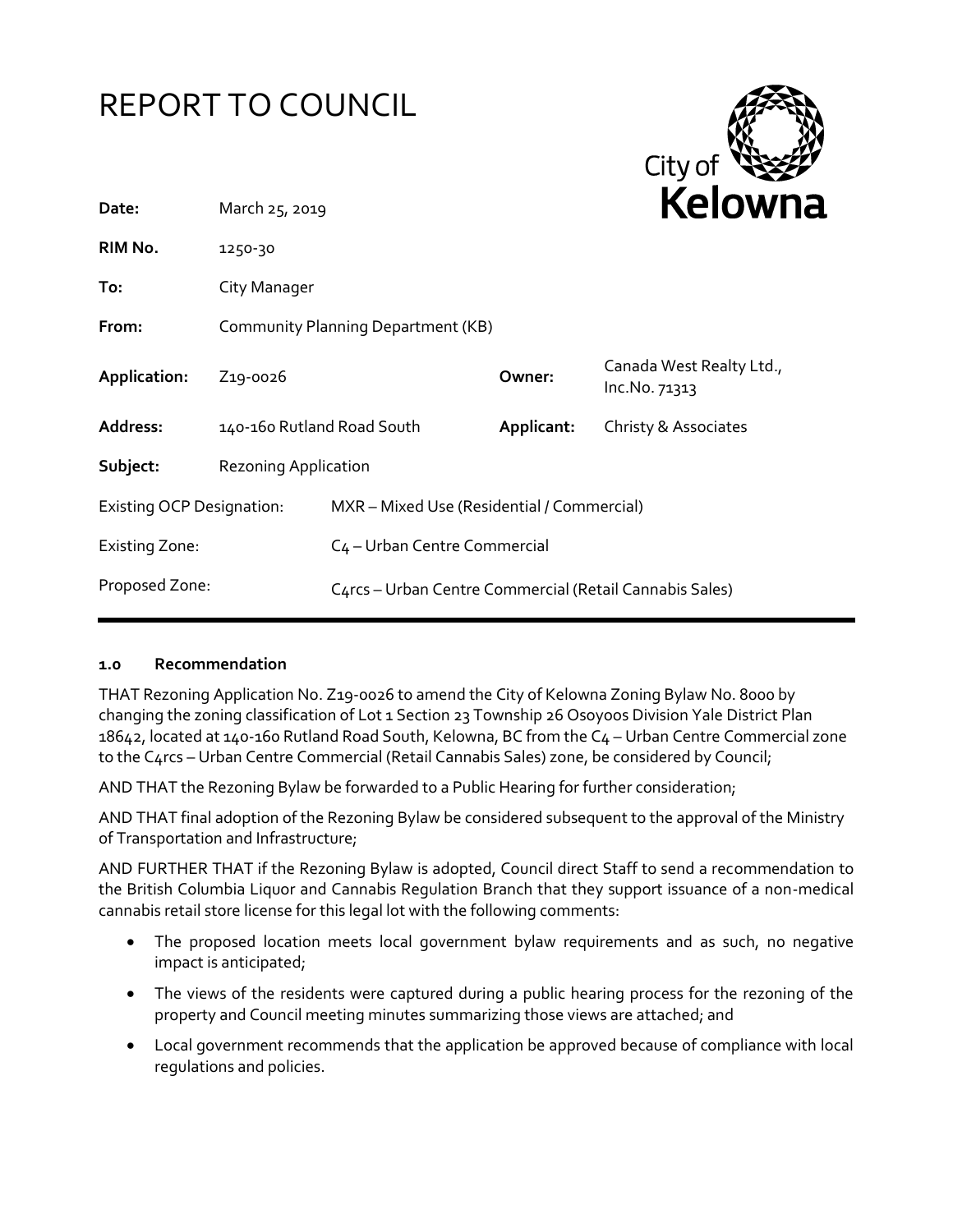## **2.0 Purpose**

To rezone the subject property to facilitate the development of a retail cannabis sales establishment.

# **3.0 Community Planning**

Community Planning Staff recommend support for the rezoning application to allow for a retail cannabis sales establishment on the subject property. This application was received prior to the close of the first intake of retail cannabis sales establishment applications on November 30, 2018. As such, it was evaluated in accordance with a Council-endorsed process and was selected, through a lottery process, to move forward with the City's standard rezoning process, established in the Development Application Procedures Bylaw. This application received a score of 73.57, and the overall average overall score of all applications evaluated was 69.53.

Should Council support the proposed Rezoning Bylaw, the property would be rezoned to a retail cannabis sales subzone, and Staff would send a recommendation to the British Columbia Liquor and Cannabis Regulation Branch indicating support for issuance of a non-medical cannabis retail store licence for this property.

The application meets the Zoning Bylaw No. 8000 and there are no variances being requested. Further, the applicant has confirmed the completion of public notification in accordance with Council Policy No. 367.

### **4.0 Proposal**

### 4.1 Background

The unit proposed to be used for the retail cannabis sales establishment is an existing commercial unit, in the northernmost tenant space fronting on Rutland Road South. There is a cannabis themed accessories and clothing store located two tenant spaces down from the proposed retail cannabis sales establishment.

#### 4.2 Site Context

The subject property is located on Rutland Road South, in close proximity to the intersection with Highway 33. It is located within the Rutland Urban Centre. Sensitive Uses that were identified within a 150 metre radius include a Public Library, Retail Liquor Sales Establishment and Social Services Offices.

| Orientation | Zoning                                   | <b>Land Use</b>            |  |
|-------------|------------------------------------------|----------------------------|--|
| North       | C <sub>4</sub> – Urban Centre Commercial | Commercial                 |  |
| East        | C <sub>4</sub> - Urban Centre Commercial | Commercial                 |  |
|             | C4LP - Urban Centre Commercial           |                            |  |
| South       | C <sub>4</sub> - Urban Centre Commercial | Commercial                 |  |
|             | P1-Major Institutional                   | <b>Government Services</b> |  |
| West        | C <sub>4</sub> - Urban Centre Commercial | Commercial                 |  |

Specifically, adjacent land uses are as follows: